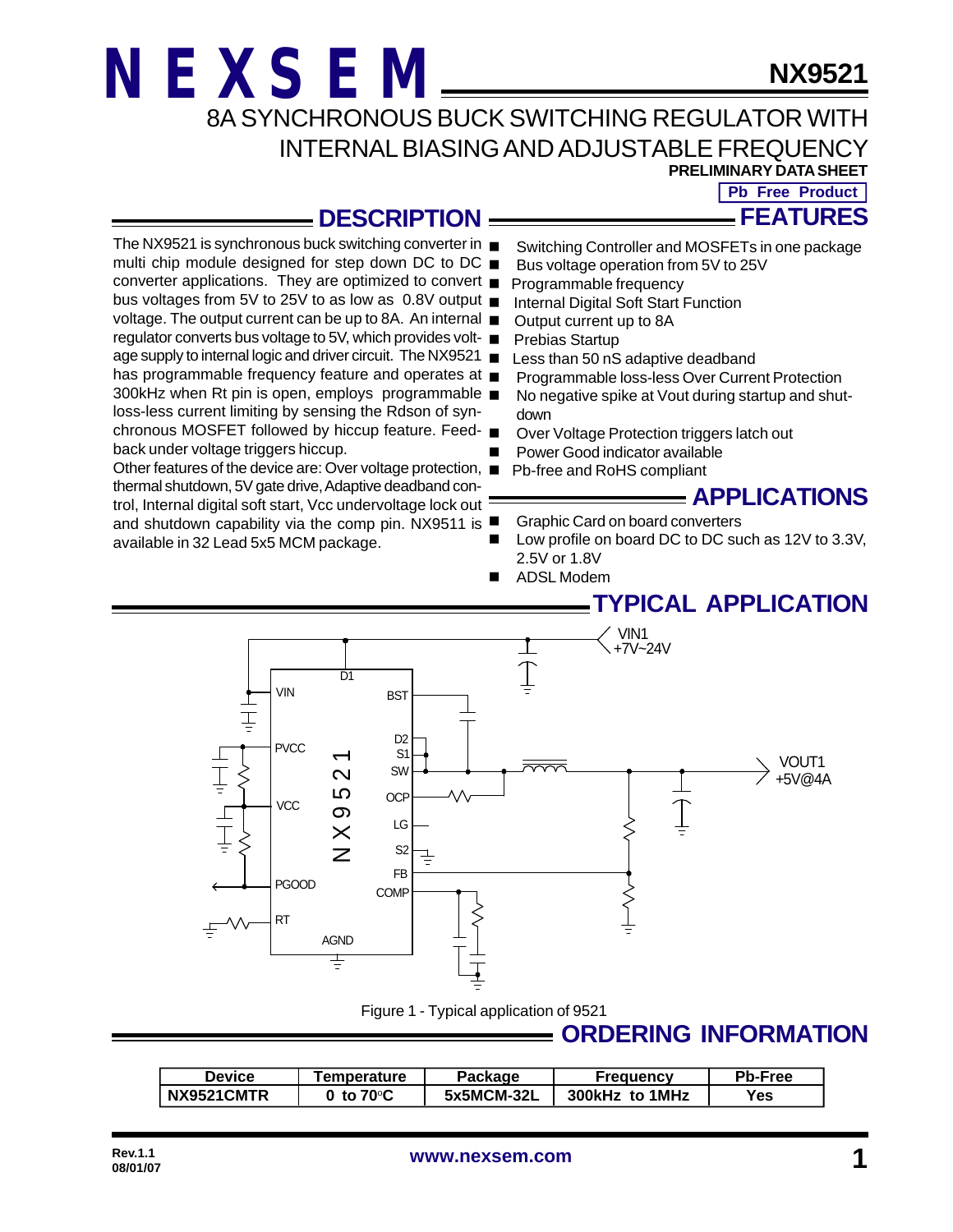## **ABSOLUTE MAXIMUM RATINGS**

| PVCC, VCC to GND & BST to SW voltage  -0.3V to 6.5V  |  |
|------------------------------------------------------|--|
|                                                      |  |
|                                                      |  |
|                                                      |  |
|                                                      |  |
|                                                      |  |
| Operating Junction Temperature Range  -40°C to 125°C |  |
|                                                      |  |
|                                                      |  |
|                                                      |  |

CAUTION: Stresses above those listed in "ABSOLUTE MAXIMUM RATINGS", may cause permanent damage to the device. This is a stress only rating and operation of the device at these or any other conditions above those indicated in the operational sections of this specification is not implied.

### **PACKAGE INFORMATION**

32-LEAD PLASTIC MCM 5 x 5

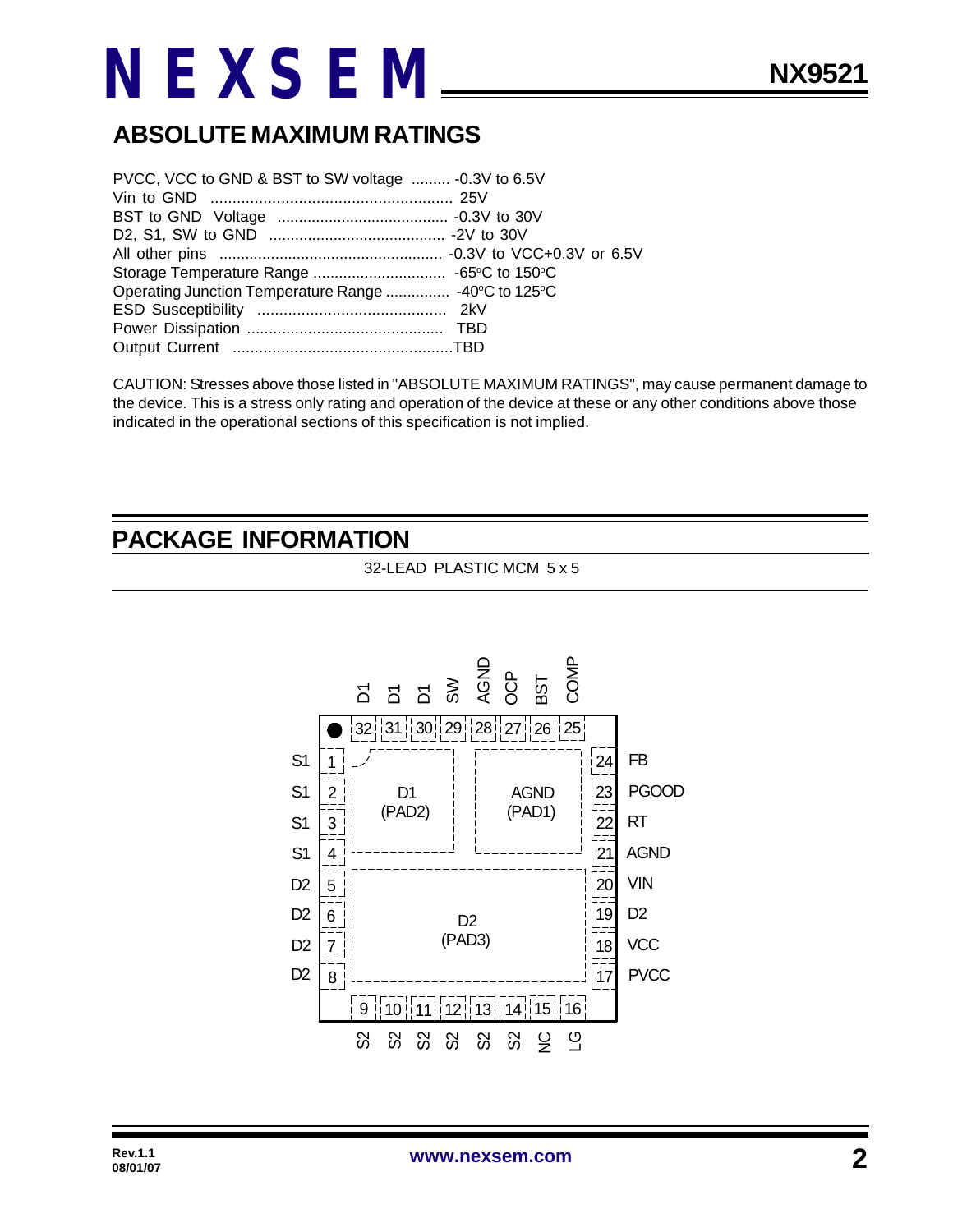### **ELECTRICAL SPECIFICATIONS**

Unless otherwise specified, these specifications apply over V<sub>IN</sub> = 12V and T<sub>A</sub>= 0 to 70°C. Typical values refer to T<sub>A</sub> = 25°C. Low duty cycle pulse testing is used which keeps junction and case temperatures equal to the ambient temperature.

| <b>PARAMETER</b>                            | <b>SYM</b>                   | <b>Test Condition</b>                                                      | Min | <b>TYP</b> | <b>MAX</b>  | <b>Units</b>      |
|---------------------------------------------|------------------------------|----------------------------------------------------------------------------|-----|------------|-------------|-------------------|
| <b>Reference Voltage</b>                    |                              |                                                                            |     |            |             |                   |
| Ref Voltage                                 | $V_{REF}$                    | 4.5V <vcc<5.5v< td=""><td></td><td>0.8</td><td></td><td>V</td></vcc<5.5v<> |     | 0.8        |             | V                 |
| Ref Voltage line regulation                 |                              |                                                                            |     | 0.4        |             | $\%$              |
| <b>Supply Voltage(Vcc)</b>                  |                              |                                                                            |     |            |             |                   |
| V <sub>CC</sub> Voltage Range               | $V_{\rm CC}$                 |                                                                            | 4.5 | 5          | 5.5         | V                 |
| V <sub>CC</sub> Supply Current (Static)     | $I_{CC}$ (Static)            | Outputs not switching                                                      |     | 3          |             | mA                |
| PV <sub>CC</sub> Supply Current             | $I_{\rm CC}$                 |                                                                            |     | 5          |             | mA                |
| (Dynamic)                                   | (Dynamic)                    |                                                                            |     |            |             |                   |
| Supply Voltage(V <sub>BST</sub> )           |                              |                                                                            |     |            |             |                   |
| V <sub>BST</sub> Supply Current             | $I_{\text{BST}}$             |                                                                            |     | 5          |             | mA                |
| (Dynamic)                                   | (Dynamic)                    |                                                                            |     |            |             |                   |
| <b>Under Voltage Lockout</b>                |                              |                                                                            |     |            |             |                   |
| V <sub>cc</sub> -Threshold                  | $V_{\text{CC}}$ _UVLO        | V <sub>CC</sub> Rising                                                     |     | 4.2        |             | V                 |
| $V_{CC}$ -Hysteresis                        | $V_{CC}$ Hyst                | V <sub>CC</sub> Falling                                                    |     | 0.22       |             | $\overline{\vee}$ |
| <b>Supply Voltage(Vin)</b>                  |                              |                                                                            |     |            |             |                   |
| V <sub>in</sub> Voltage Range               | $V_{in}$                     |                                                                            | 4.7 |            | 25          | V                 |
| Input Voltage Current                       |                              | $V$ in=24 $V$                                                              |     | 24         | 40          | uA                |
| <b>Vin UVLO</b>                             |                              |                                                                            |     |            |             |                   |
| $V_{in}$ -Threshold                         | $V_{in}$ UVLO                | V <sub>CC</sub> Rising                                                     |     | 4.5        |             | $\vee$            |
| $V_{in}$ -Hysteresis                        | $V_{in}$ Hyst                | V <sub>CC</sub> Falling                                                    |     | 0.5        |             | $\vee$            |
| $\overline{\text{ss}}$                      |                              |                                                                            |     |            |             |                   |
| Soft Start time                             | <b>Tss</b>                   | Fs=300Khz                                                                  |     | 3.4        |             | mS                |
| <b>Oscillator (Rt)</b>                      |                              |                                                                            |     |            |             |                   |
| Frequency                                   | $F_S$                        | Rt=open                                                                    |     | 300        |             | kHz               |
| Ramp-Amplitude Voltage                      | $\mathsf{V}_{\mathsf{RAMP}}$ |                                                                            |     | 1.6        |             | V                 |
| Max Duty Cycle                              |                              |                                                                            |     | 84         |             | $\frac{8}{6}$     |
| Min Duty Cycle                              |                              |                                                                            |     |            | $\mathbf 0$ | %                 |
| <b>Error Amplifiers</b><br>Transconductance |                              |                                                                            |     | 2000       |             | umho              |
| <b>Input Bias Current</b>                   | Ib                           |                                                                            |     | 10         |             | nA                |
| Comp SD Threshold                           |                              |                                                                            |     | 0.3        |             | $\vee$            |
| <b>FBUVLO</b>                               |                              |                                                                            |     |            |             |                   |
| Feedback UVLO threshold                     |                              | percent of nominal                                                         | 65  | 70         | 75          | $\%$              |
| <b>OCP</b>                                  |                              |                                                                            |     |            |             |                   |
| OCP current                                 |                              |                                                                            |     | 32         |             | uA                |
| <b>Power Good(Pgood)</b>                    |                              |                                                                            |     |            |             |                   |
| Threshold Voltage as % of<br>Vref           |                              | FB ramping up                                                              |     | 90         |             | %                 |
| Hysteresis                                  |                              |                                                                            |     | 5          |             | $\%$              |
| <b>Ouput Stage</b>                          |                              |                                                                            |     |            |             |                   |
| High Side MOSFET R <sub>DSON</sub>          |                              |                                                                            |     | 18         |             | ohm               |
| Low Side MOSFET R <sub>DSON</sub>           |                              |                                                                            |     | 18         |             | ohm               |
| <b>Output Current</b>                       |                              |                                                                            |     | 8          |             | A                 |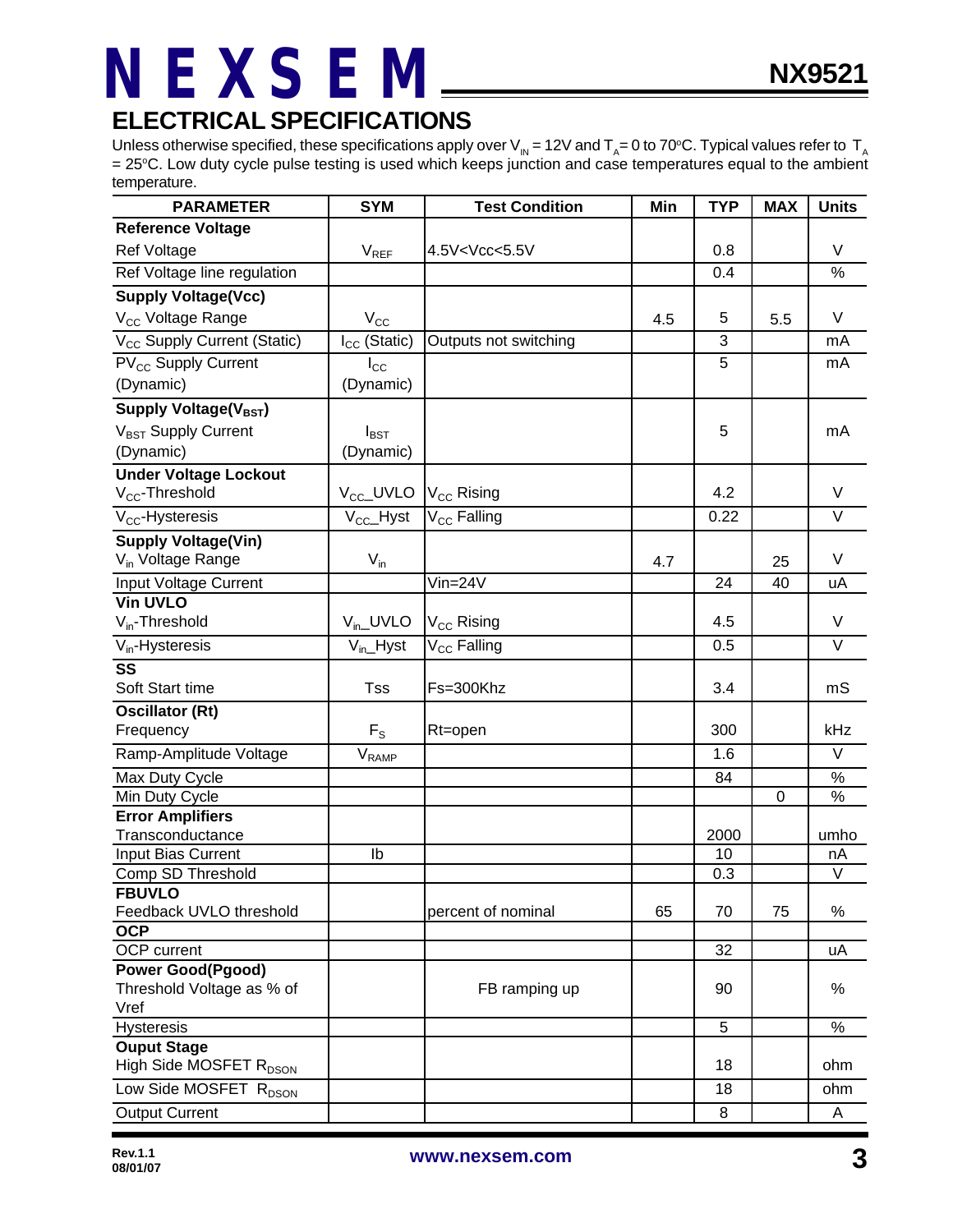

| <b>PARAMETER</b>        | <b>SYM</b> | <b>Test Condition</b> | Min | <b>TYP</b> | <b>MAX</b> | Units       |
|-------------------------|------------|-----------------------|-----|------------|------------|-------------|
| <b>Over Voltage</b>     |            |                       |     |            |            |             |
| Over Voltage Trip Point |            |                       | 115 | 120        |            | %Vref       |
| <b>Hysteresis</b>       |            |                       |     | 8          |            | %Vref       |
| Over Voltage Delay      |            |                       |     |            |            | cycle       |
| Over temperature        |            |                       |     |            |            |             |
| Threshold               |            |                       |     | 150        |            | $^{\circ}C$ |
| <b>Hysteresis</b>       |            |                       |     | 20         |            | $^{\circ}C$ |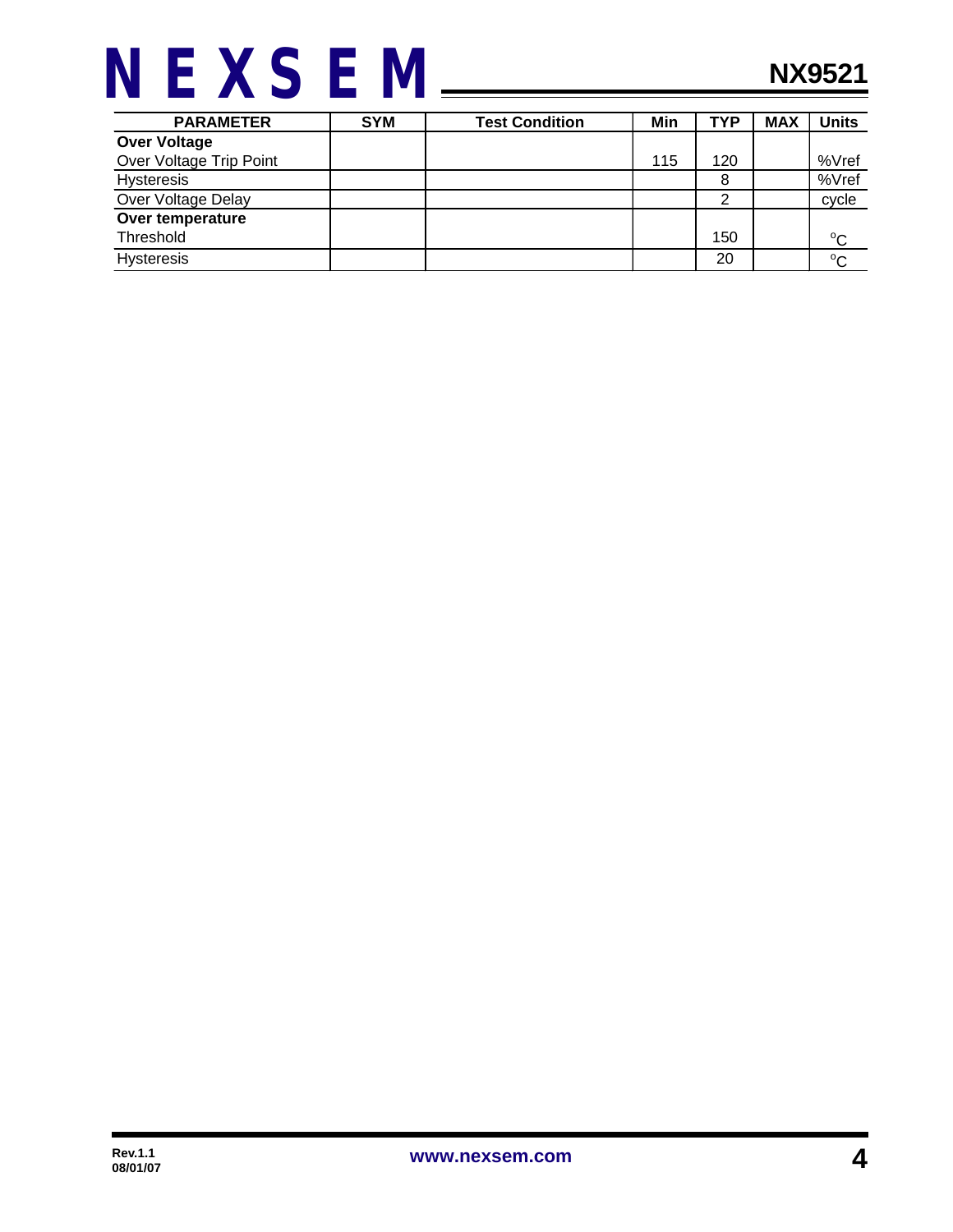### **PIN DESCRIPTIONS**

| PIN#       | <b>PIN SYMBOL</b> | <b>PIN DESCRIPTION</b>                                                                                                                                                                                                                                                                                                                       |  |
|------------|-------------------|----------------------------------------------------------------------------------------------------------------------------------------------------------------------------------------------------------------------------------------------------------------------------------------------------------------------------------------------|--|
| $1 - 4$    | S <sub>1</sub>    | S1 is the source of high side MOSFET.                                                                                                                                                                                                                                                                                                        |  |
| $5 - 8,19$ | D <sub>2</sub>    | D2 is the drain of low side MOSFET.                                                                                                                                                                                                                                                                                                          |  |
| $9 - 14$   | S <sub>2</sub>    | S2 is the source of high side MOSFET.                                                                                                                                                                                                                                                                                                        |  |
| 15         | <b>NC</b>         | Not used.                                                                                                                                                                                                                                                                                                                                    |  |
| 16         | LG                | Low side gate driver output for monitoring.                                                                                                                                                                                                                                                                                                  |  |
| 17         | <b>PVCC</b>       | An internal 5V regulator provides this supply voltage for the low side fet drivers.<br>A high frequency 1uF ceramic cap must be connected from this pin to the<br>PGND pin as close as possible                                                                                                                                              |  |
| 18         | <b>VCC</b>        | Supply voltage for the internal logic circuit. A 1uF high frequency ceramic capaci-<br>tor must be connected from this pin to GND pin.                                                                                                                                                                                                       |  |
| 20         | <b>VIN</b>        | Voltage supply for the internal 5V regulator.                                                                                                                                                                                                                                                                                                |  |
| 22         | RT                | Oscillator's frequency can be set by using an external resistor from this pin to<br>GND. When RT pin is open, the frequency is 200kHz.                                                                                                                                                                                                       |  |
| 23         | PG                | An open drain output that requires a pull up resistor to Vcc or a voltage lower<br>than Vcc. When FB pin reaches 90% of the reference voltage PGOOD transi-<br>tions from LO to HI state.                                                                                                                                                    |  |
| 24         | <b>FB</b>         | This pin is the error amplifier inverting input. This pin is also connected to the<br>output UVLO comparator. When this pin falls below 0.48V, both HDRV and LDRV<br>outputs are in hiccup.                                                                                                                                                  |  |
| 25         | <b>COMP</b>       | This pin is the output of the error amplifier and together with FB pin is used to<br>compensate the voltage control feedback loop. This pin is also used as a shut<br>down pin. When this pin is pulled below 0.3V, both drivers are turned off and<br>internal soft start is reset.                                                         |  |
| 26         | <b>BST</b>        | This pin supplies voltage to the high side driver. A high frequency<br>ceramic capacitor of 0.1 to 1 uF must be connected from this pin to SW pin.                                                                                                                                                                                           |  |
| 27         | <b>OCP</b>        | This pin is connected to the drain of the external low side MOSFET and is the<br>input of the over current protection(OCP) comparator. An internal current source<br>is flown to the external resistor which sets the OCP voltage across the Rdson<br>of the low side MOSFET. Current limit point is this voltage divided by the Rds-<br>on. |  |
| 21,28      | <b>AGND</b>       | Analog ground.                                                                                                                                                                                                                                                                                                                               |  |
| 29         | SW                | This pin should be connected to the source of the high side MOSFET S1 and<br>drain of the low side MOSFET D2.                                                                                                                                                                                                                                |  |
| 30-32      | D <sub>1</sub>    | Drain of High side MOSFET.                                                                                                                                                                                                                                                                                                                   |  |